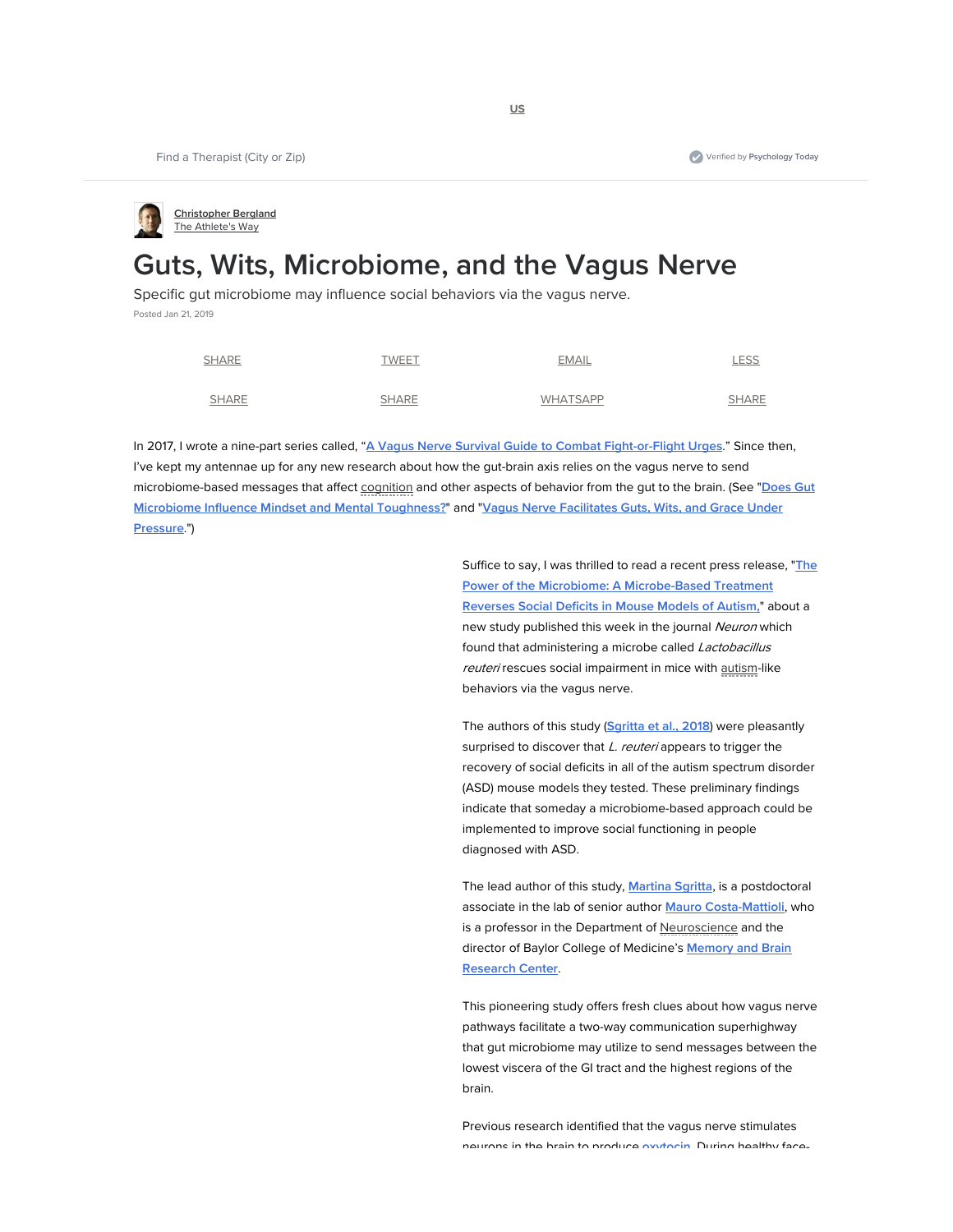

in a pleasure center of the human and mouse brain called the "ventral **US** mental area" (VTA) and trigger feelings of reward that drive sociability.

For this study, Sgritta and her colleagues purposely disrupted vagus nerve connections between the gut and brain to identify if this interference would disrupt oxytocin from binding to VTA receptors and influence the ability of L. reuteri to rescue and restore social reward behaviors in ASD mice.

"We discovered that L. reuteri promotes social behavior via the vagus nerve, a nerve that bidirectionally connects the gut and the brain and the oxytocin-dopamine reward system," Sgritta said in a statement. "Interestingly, we found that when the vagus nerve was severed and the brain-gut connection was disrupted, L. reuteri could no longer restore social behavior in ASD mice. In addition, when we genetically engineered mice to lack oxytocin receptors in reward neurons or blocked the receptors with specific drugs, the treatment with L. reuteri also failed to reverse the social deficits in the ASD mice."

Early anatomical drawing of the "wandering" vagus nerve. Source: Wellcome Library, London/Public Domain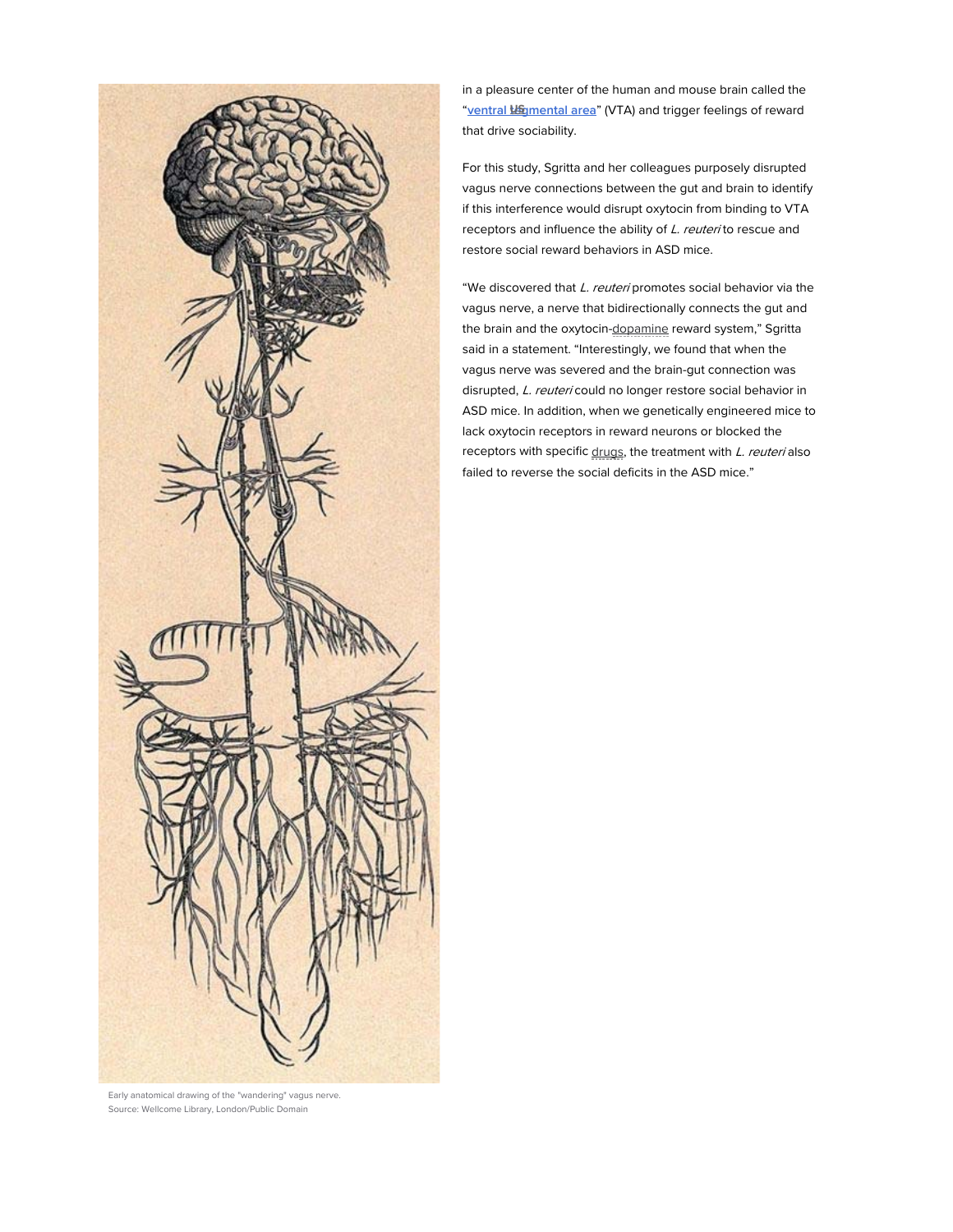

The administration of L. reuteri to mouse models of ASD restores normal social behaviors.

Source: Neuron, Dec. 2018/Costa-Mattioli lab

ARTICLE CONTINUES AFTER ADVERTISEMENT

## See if it may be time to talk to your doctor. Take the OAB Symptoms Quiz

057-2414-PM

The **announcement of this research** from Baylor College of Medicine sums up the significance of this study, "Costa-Mattioli believes that these new findings strengthen the rather unconventional idea that it might be possible to treat specific neurological symptoms through the gut microbiome using specific bacterial strains."

A preview article, "**Gut Microbes Join the Social Network**" by **Helen Vuong** and **Elaine Hsiao** of UCLA (who were not involved in the new Baylor study) was published in the January 16 issue of Neuron. Vuong and Hsiao write, "The gut microbiome is increasingly implicated in the regulation of social behavior across model organisms. In this issue of Neuron, **Sgritta et al. (2018)** examine the role of the gut microbiome in social reward circuits and sociability in three mouse models of autism spectrum disorder."

The latest state-of-the-art vagus nerve and gut-microbiota-brain axis research from the **Costa-Mattioli Lab** might be a game changer. The findings by Sgritta et al. could lead to revolutionary treatments that could improve sociability for everyone who is touched by the social deficits associated with ASD. "We have begun to decipher the precise mechanism by which a microbe in the gut modulates brain function and behavior. This could be key in the development of new and more effective therapies," Costa-Mattioli concluded.

#### **References**

Martina Sgritta, Sean W. Dooling, Shelly A. Buffington, Eric N. Momin, Michael B. Francis, Robert A. Britton, Mauro Costa-Mattioli. "Mechanisms Underlying Microbial-Mediated Changes in Social Behavior in Mouse Models of Autism Spectrum Disorder." Neuron (First published online: December 3, 2018) DOI: 10.1016/j.neuron.2018.11.018

Helen E. Vuong and Elaine Y. Hsiao. "Gut Microbes Join the Social Network." Neuron (First published: January 16, 2019)

**US**